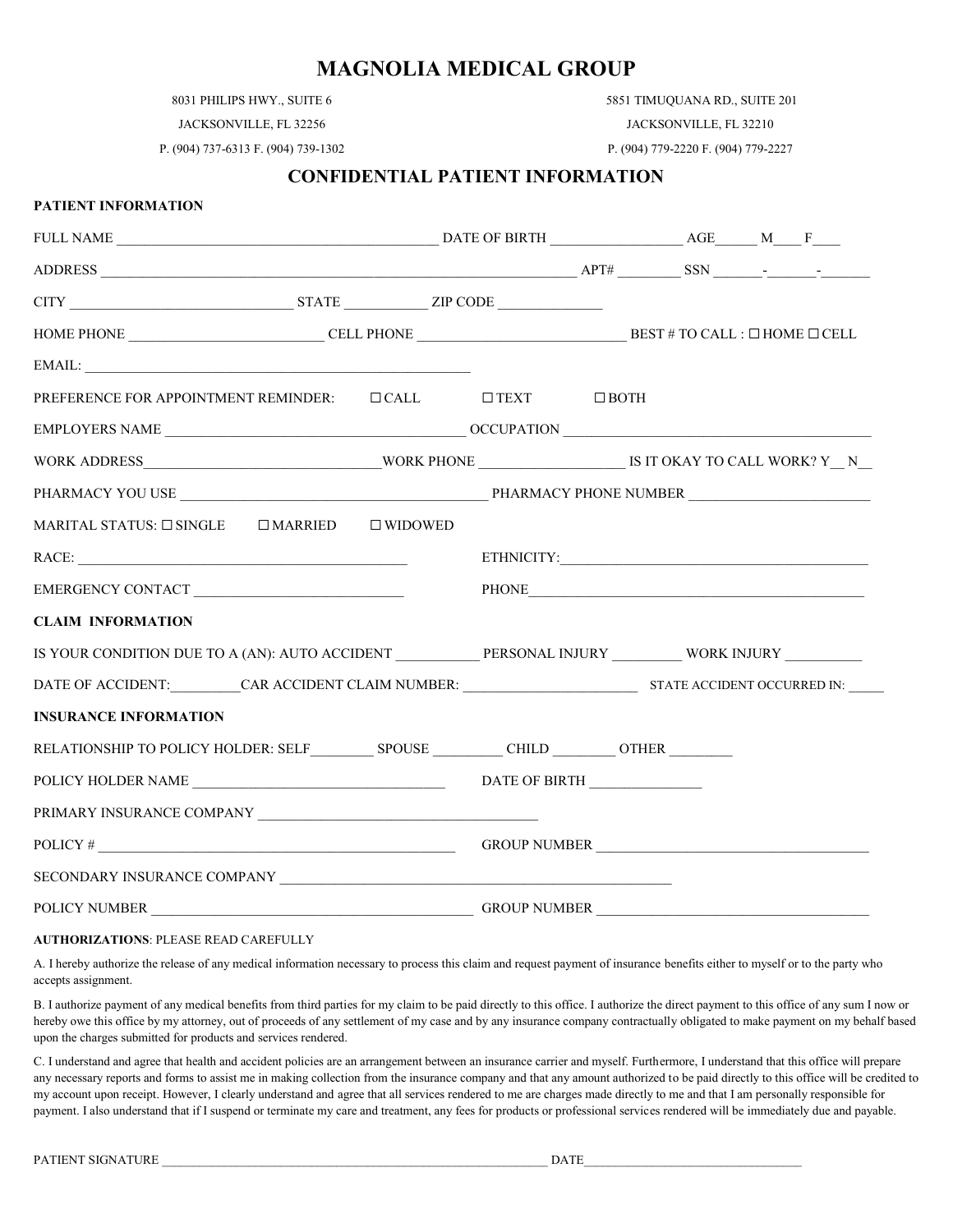### **PATIENT HEALTH HISTORY**

| <b>HEALTH HABITS</b>                                                                                         |                            |                                                        |                        |                                                                                                                        |                            |
|--------------------------------------------------------------------------------------------------------------|----------------------------|--------------------------------------------------------|------------------------|------------------------------------------------------------------------------------------------------------------------|----------------------------|
| EXERCISE: <b>ENONE</b><br>THAN 4X WKLY FOR 30 MIN) EREGULAR VIGOROUS (WORK OR RECREATION 4X WKLY FOR 30 MIN) |                            |                                                        |                        | □MILD (CLIMB STAIRS, WALK 3 BLOCKS, GOLF) □ ○ ○ CCASIONAL VIGOROUS (WORK OR RECREATION LESS                            |                            |
| ARE YOU DIETING? YES□ NO□ IF YES, ARE YOU ON A PHYSICIAN PRESCRIBED MEDICAL DIET? YES□ NO□                   |                            |                                                        |                        |                                                                                                                        |                            |
| CAFFEINE (# OF CUPS/CANS PER DAY): $\square$ NONE $\square$ COFFEE $\square$ TEA $\square$ COLA              |                            |                                                        |                        |                                                                                                                        |                            |
| DO YOU DRINK ALCOHOL? YES□ NO HOW MANY DRINKS PER WEEK                                                       |                            |                                                        |                        |                                                                                                                        |                            |
|                                                                                                              |                            |                                                        |                        |                                                                                                                        |                            |
| PIPE #/DAY __________ CIGARS #/DAY ________ CHEW #/DAY _______                                               |                            |                                                        |                        | TOBACCO: DO YOU USE TOBACCO? YES _______ NO _______# YEARS _________ YEARS QUIT? __________ CIGARETTS PKGS/DAY _______ |                            |
| <b>FAMILY HISTORY: HAS ANY BLOOD RELATIVE EVER HAD THE FOLLOWING:</b>                                        |                            |                                                        |                        |                                                                                                                        |                            |
| <b>BREAST CANCER</b>                                                                                         | YES $\square$ NO $\square$ |                                                        | DIABETES YES□ NO □     |                                                                                                                        |                            |
| OVARIAN CANCER                                                                                               | YES $\square$ NO $\square$ |                                                        | KIDNEY DISEASE YES NO  |                                                                                                                        |                            |
| <b>STROKE</b>                                                                                                | YES□<br>NO <sub>1</sub>    |                                                        | <b>DEPRESSION</b>      | $YES\square$ NO $\square$                                                                                              |                            |
| HIGH BLOOD PRESSURE YESI                                                                                     | NO <sub>1</sub>            |                                                        | MELANOMA YES $\square$ | NO <sub>1</sub>                                                                                                        |                            |
| HEART DISEASE                                                                                                | YES□ NO □                  |                                                        |                        | OTHER                                                                                                                  |                            |
|                                                                                                              |                            | PAST MEDICAL HISTORY: HAVE YOU EVER HAD THE FOLLOWING: |                        |                                                                                                                        |                            |
| <b>HEART DISEASE</b>                                                                                         | YES□ NO □                  | <b>DEPRESSION</b>                                      | YES□ NO □              | <b>HEPATITIS</b>                                                                                                       | YES□ NO □                  |
| HIGH CHOLESTEROL                                                                                             | YES□ NO □                  | HEART ATTACK                                           | YES□ NO □              | HIGH BLOOD PRESSURE YES NO                                                                                             |                            |
| <b>SINUS TROUBLE</b>                                                                                         | YES□ NO □                  | <b>DIABETES</b>                                        | YES□ NO □              | <b>SEIZURES</b>                                                                                                        | YES□ NO □                  |
| <b>CHEST PAIN</b>                                                                                            | YES $\square$ NO $\square$ | <b>CHRONIC FATIGUE</b>                                 | YES□ NO □              | <b>LUNG PROBLEMS</b>                                                                                                   | YES□ NO □                  |
| URINARY DISORDERS                                                                                            | YES□ NO □                  | KIDNEY STONES                                          | YES□ NO □              | EMPHYSEMA/COPD                                                                                                         | YES□ NO □                  |
| <b>SWOLLEN ANKLES</b>                                                                                        | YES□ NO □                  | CANCER                                                 | YES□ NO □              | VISION PROBLEMS                                                                                                        | YES□ NO □                  |
| <b>BLOOD CLOTS</b>                                                                                           | YES□ NO □                  | <b>STOMACH ULCER</b>                                   | YES□ NO □              | <b>STD HISTORY</b>                                                                                                     | YES□ NO □                  |
| <b>GASTRIC REFLUX</b>                                                                                        | YES□ NO □                  | <b>HEARTBURN</b>                                       | YES□ NO □              | <b>HEADACHES</b>                                                                                                       | YES $\square$ NO $\square$ |
| <b>DIVERTICULITIS</b>                                                                                        | YES $\square$ NO $\square$ | <b>GLAUCOMA</b>                                        | YES□ NO □              | <b>GOUT</b>                                                                                                            | YES□ NO□                   |
| <b>ARTHRITIS</b>                                                                                             | YES□ NO □                  | KIDNEY DISEASE                                         | YES□ NO □              | <b>PALPITATIONS</b>                                                                                                    | YES□ NO □                  |
| <b>ULCER</b>                                                                                                 | YES $\square$ NO $\square$ | LEG BLOOD CLOTS                                        | YES□ NO □              | <b>SLEEP PROBLEMS</b>                                                                                                  | YES□ NO □                  |
| <b>BACK PAIN</b>                                                                                             | YES□ NO □                  | <b>ASTHMA</b>                                          | YES□ NO □              | <b>FAINTING/DIZZY SPELLS</b>                                                                                           | YES□ NO□                   |
| <b>TUBERCULOSIS</b>                                                                                          | YES□ NO □                  | <b>THYROID DISEASE</b>                                 | YES□ NO □              | <b>CONSTIPATION</b>                                                                                                    | YES□ NO □                  |
| <b>EYE DISEASE</b>                                                                                           | YES□ NO □                  | $\operatorname{BLOOD}$ STOOL                           | YES□ NO □              | <b>GASTRIC REFLUX</b>                                                                                                  | YES□ NO □                  |
| <b>FOOT PAIN</b>                                                                                             | YES□ NO □                  | <b>AIDS OR HIV</b>                                     | YES□ NO □              | <b>ALLERGIES</b>                                                                                                       | YES□ NO □                  |
| RHEUMATIC FEVER                                                                                              | YES $\square$ NO $\square$ | <b>BLEEDING TENDENCY</b>                               | YES□ NO □              | <b>ABDONIMAL PAIN</b>                                                                                                  | YES□ NO □                  |
| <b>LIVER DISEASE</b>                                                                                         | YES□ NO □                  | <b>HEMORRHOIDS</b>                                     | YES□ NO □              | <b>OSTEOPOROSIS</b>                                                                                                    | YES□ NO □                  |
| <b>HEARING PROBLEMS</b>                                                                                      | YES□ NO □                  | <b>STROKE</b>                                          | YES□ NO □              | <b>GALLBLADDER</b>                                                                                                     | YES□ NO □                  |
| <b>ANEMIA</b>                                                                                                | YES $\square$ NO $\square$ | MITRAL VALVE PROLAPSE YES□ NO □                        |                        |                                                                                                                        |                            |
| DRUG ADDICTIONS                                                                                              | YES□ NO □                  | <b>KNEE PAIN</b>                                       | YES□ NO □              |                                                                                                                        |                            |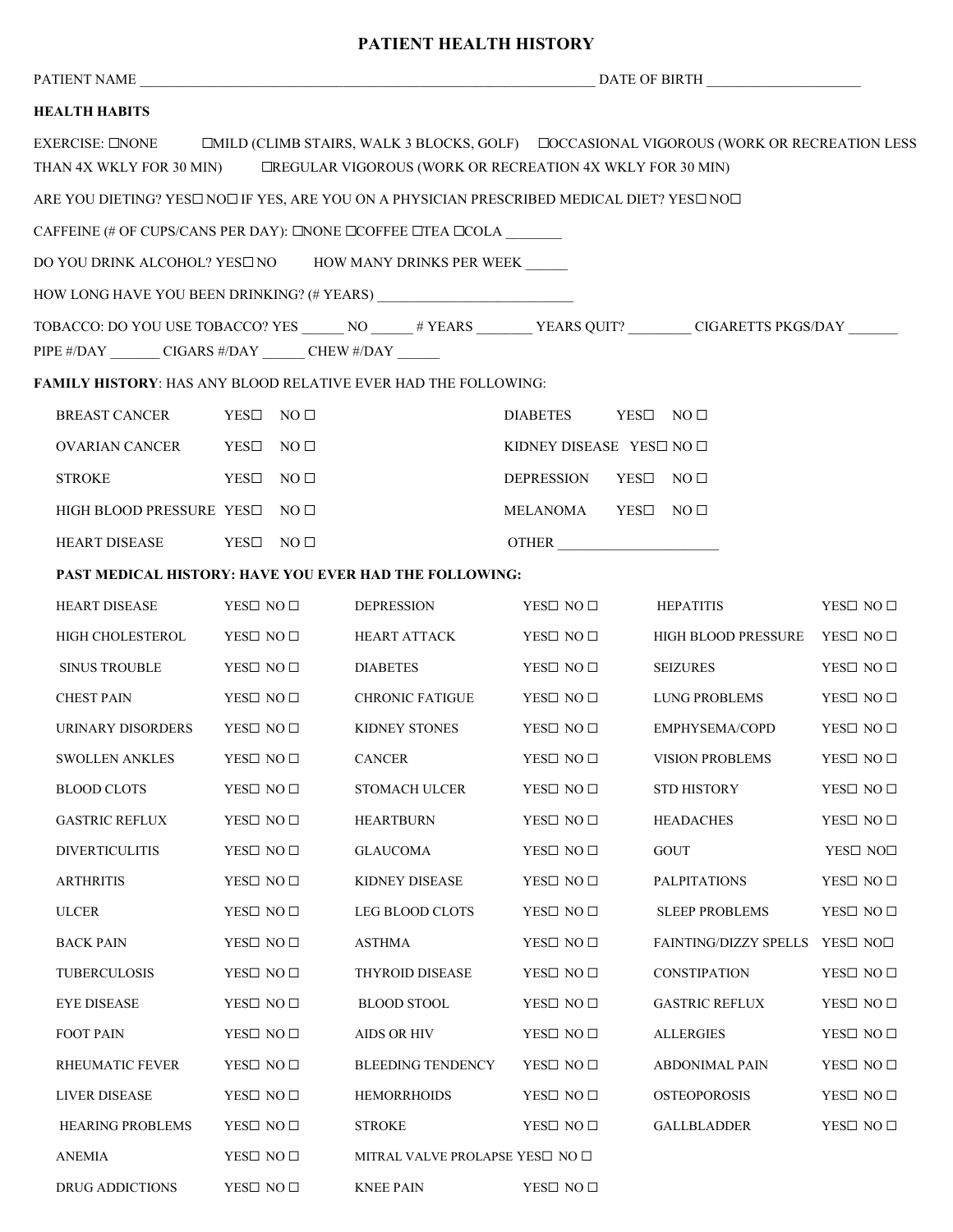| <b>WOMEN ONLY</b>                        |                                                                                        |                      |
|------------------------------------------|----------------------------------------------------------------------------------------|----------------------|
| BIRTH CONTROL PILLS YES $\Box$ NO $\Box$ | NUMBER OF CHILDREN                                                                     |                      |
|                                          |                                                                                        |                      |
| BREAST LUMP OR DISCHARGE                 |                                                                                        |                      |
|                                          | <b>CURRENT MEDICATIONS (INCLUDING OVER THE COUNTER DRUGS, ASPRIN AND NASAL SPRAYS)</b> |                      |
| <b>DRUG NAME</b>                         | <b>DOSAGE</b>                                                                          | <b>TIMES PER DAY</b> |
|                                          |                                                                                        |                      |
|                                          |                                                                                        |                      |
|                                          |                                                                                        |                      |
|                                          |                                                                                        |                      |
|                                          |                                                                                        |                      |
|                                          |                                                                                        |                      |
|                                          |                                                                                        |                      |
|                                          |                                                                                        |                      |
| <b>MEDICATION ALLERGIES</b>              | <b>TYPE OF REACTION</b>                                                                |                      |
|                                          |                                                                                        |                      |
|                                          | ,我们也不能在这里的人,我们也不能在这里的人,我们也不能在这里的人,我们也不能在这里的人,我们也不能在这里的人,我们也不能在这里的人,我们也不能在这里的人,我们也      |                      |
|                                          |                                                                                        |                      |
| <b>NON-MEDICATION ALLERGIES</b>          | <b>TYPE OF REACTION</b>                                                                |                      |
|                                          |                                                                                        |                      |
|                                          |                                                                                        |                      |
|                                          |                                                                                        |                      |
|                                          |                                                                                        |                      |
|                                          |                                                                                        |                      |
| PAST SURGICAL HISTORY                    |                                                                                        |                      |
| <b>SURGERY</b>                           | <b>YEAR</b>                                                                            |                      |
|                                          |                                                                                        |                      |
|                                          |                                                                                        |                      |
|                                          |                                                                                        |                      |
|                                          |                                                                                        |                      |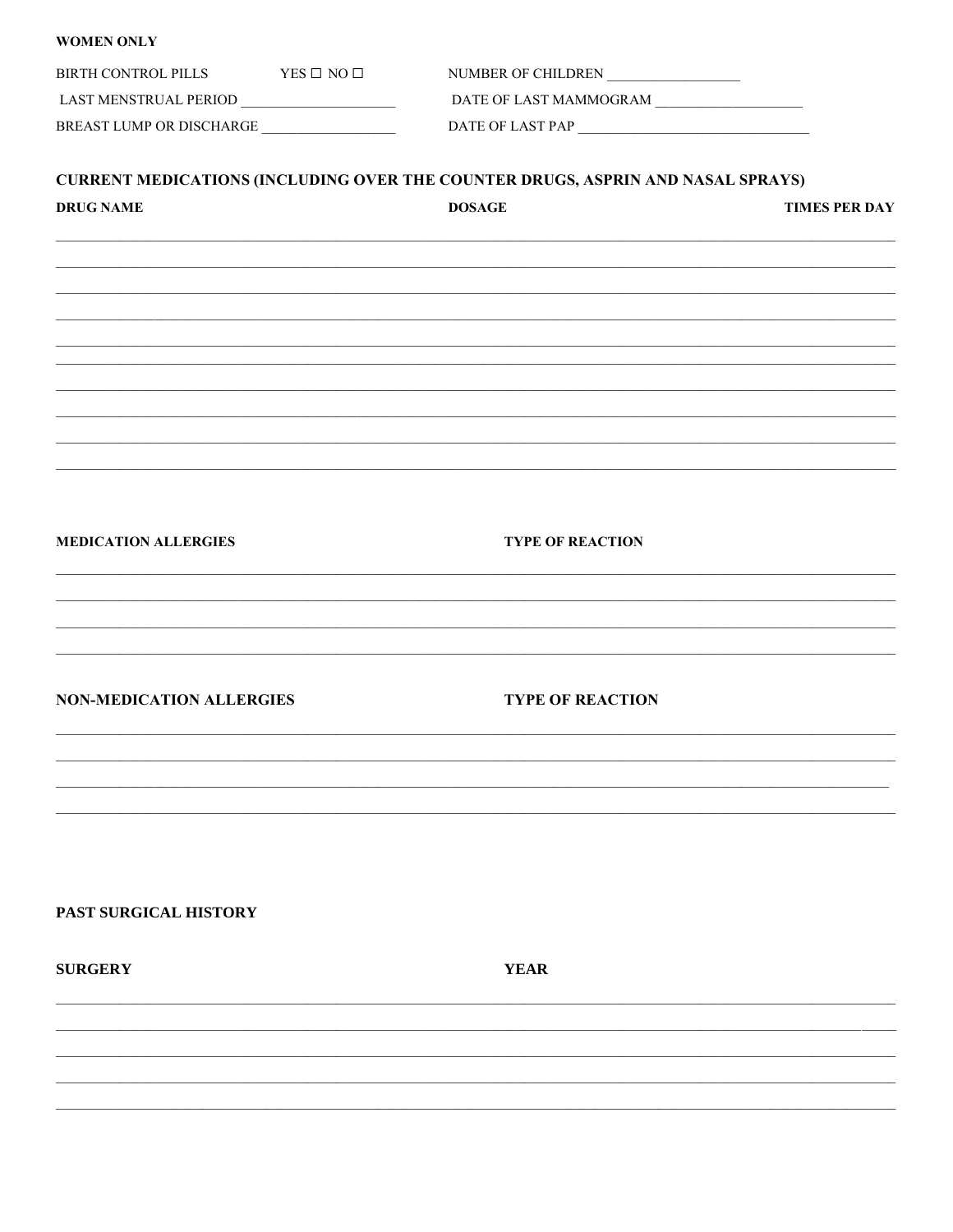8031 PHILIPS HWY., SUITE 6 JACKSONVILLE, FL 32256 P. (904) 737-6313 F. (904) 739-1302 5851 TIMUQUANA RD., SUITE 201 JACKSONVILLE, FL 32210 P. (904) 779-2220 F. (904) 779-2227

### **RESPONSIBILITY AGREEMENT FOR CONTROLLED SUBSTANCE PRESCRIPTIONS**

Controlled substance medications (i.e., narcotics, tranquilizers and barbiturates) are very useful in relieving pain, thus improving function and/or ability to work. They have a high potential for misuse and are, therefore, closely controlled by local, state and federal government. Because my physician is prescribing controlled substance medications to help manage my pain, I agree to the following conditions:

1. I understand that the risks associated with controlled medications include dependence, addiction, tolerance, constipation, sleep changes, potential for increased pain, risk to unborn children, withdrawal, and changes to appetite, coordination, sexual desire and sexual performance.

2. I will not share, sell or trade my medication with anyone and I will not alter my prescriptions under any circumstance.

# **3. I will not obtain pain medication from any other physicians. Doing this will constitute a breach of this contract and will immediately end any and all responsibility on behalf of my physician for further care.**

4. I understand that if I break any portion of this agreement, my doctor will stop prescribing these pain-control medicines and may elect to discharge me from the office.

**We will also release any necessary medical records to authorities to assist in possible prosecution.** I agree to follow these guidelines; which have been fully explained to me. All of my questions and concerns regarding treatment have been adequately answered. A copy of this document will be provided to me upon request.

Patient Signature Date Date Date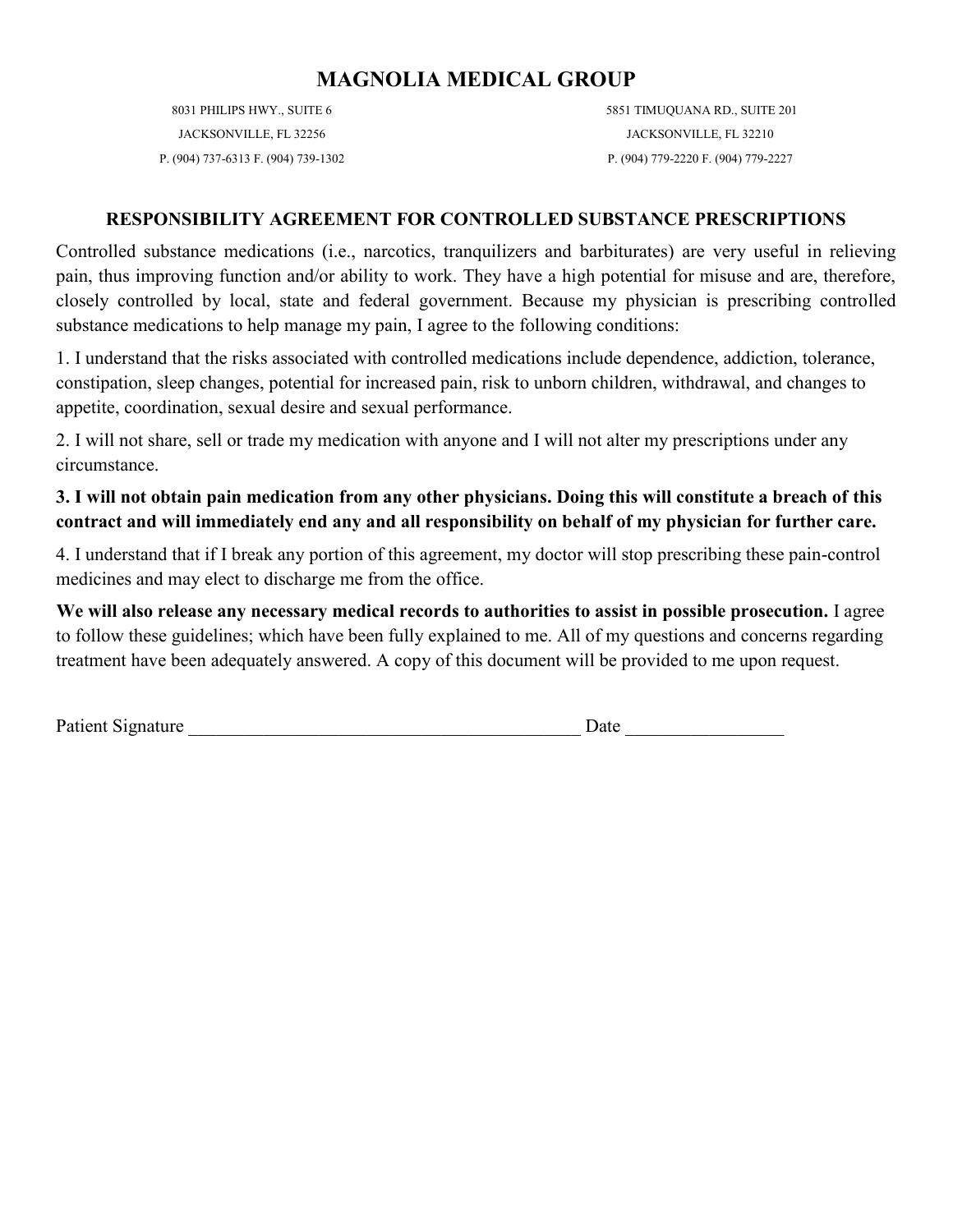8031 PHILIPS HWY., SUITE 6 JACKSONVILLE, FL 32256 P. (904) 737-6313 F. (904) 739-1302 5851 TIMUQUANA RD., SUITE 201 JACKSONVILLE, FL 32210 P. (904) 779-2220 F. (904) 779-2227

### **AUTHORIZATION TO RELEASE OR RECEIVE MEDICAL INFORMATION AND AUTHORIZATION FOR ASSIGNMENT OF BENEFITS**

This is a full and unconditional assignment of all of my rights and benefits under any insurance policy to Vincent Galiano M.D., P.A. This assignment is for all past, present and future care.

I hereby grant Vincent Galiano, M.D., P.A., or its designated representative(s), the authority to seek, receive and release any and all information pertaining to me as may be necessary to process my insurance claim(s) and to bill and receive payment from my insurance company for any and all services rendered to me by Vincent Galiano M.D., P.A. or its designees.

I hereby agree to pay Vincent Galiano M.D., P.A. in a timely fashion, for any and all services rendered which may or may not be covered by my insurance. This includes all co-payments and/or insurance payments which I may receive as a result of services rendered by Vincent Galiano M.D., P.A. I further agree that if collection becomes necessary, I will pay all cost of collection of my balance including reasonable attorney fees.

# **CONSENT FOR DIAGNOSITC AND/OR THERAPEUTIC PROCEDURE**

I hereby consent to and authorize Vincent Galiano, M.D., P.A. and its designated representative(s) to perform a physical examination and routine diagnostic procedures upon me. I also consent to and authorize Vincent Galiano, M.D., P.A. to prescribe a therapeutic regime, which I shall follow. Unless I explicitly refuse, I consent that the diagnostic procedure(s) ordered by Vincent Galiano, M.D., P.A. to be performed on me, despite the risks and complications that might be involved, which were explained to me at the time that the procedures were ordered.

# **CONSENT FOR REFERRALS TO SPECIALISTS OR DIAGNOSTIC TESTING**

If I am referred out to another doctor for any testing needed, I authorize Vincent Galiano, M.D., P.A. to send the necessary information needed to be treated or for a test to be done. The information sent may include office notes, any previous testing, personal information to contact the patient and billing information.

### **PLEASE PRINT AND SIGN NAME**

| Print   | Date |
|---------|------|
|         |      |
| Sign    | Date |
|         |      |
| Witness |      |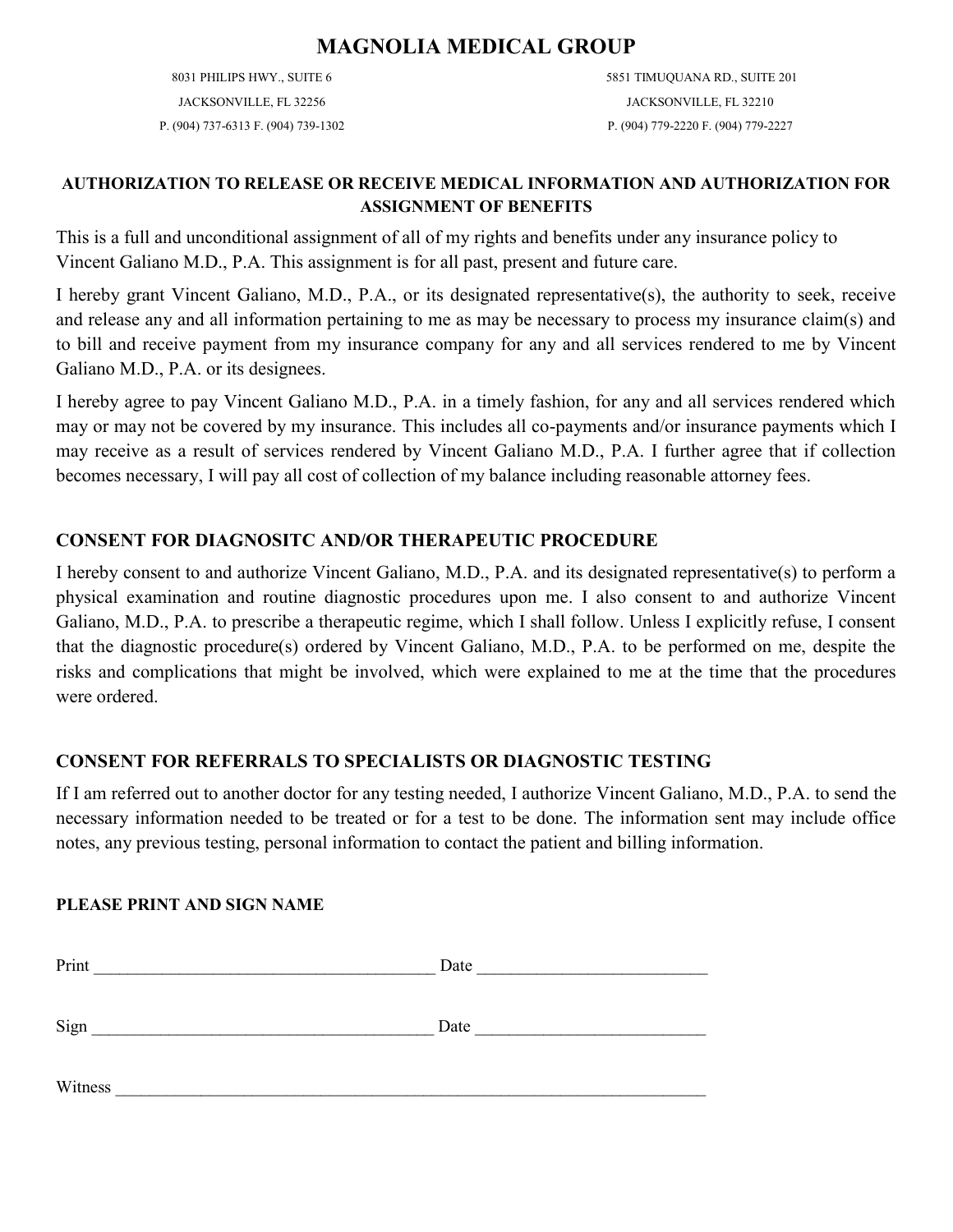8031 PHILIPS HWY., SUITE 6

JACKSONVILLE, FL 32256

P. (904) 737-6313 F. (904) 739-1302

5851 TIMUQUANA RD., SUITE 201 JACKSONVILLE, FL 32210 P. (904) 779-2220 F. (904) 779-2227

### **REQUEST FOR MEDICAL RECORDS DR. VINCENT GALIANO, M.D.**

| $\begin{tabular}{c} DATE \end{tabular} \begin{tabular}{@{}c@{}} \quad {\footnotesize \quad \quad \quad } \\ \hline \end{tabular}$                                                                                                                                                                                                                                                                                                                                                                                         |  |
|---------------------------------------------------------------------------------------------------------------------------------------------------------------------------------------------------------------------------------------------------------------------------------------------------------------------------------------------------------------------------------------------------------------------------------------------------------------------------------------------------------------------------|--|
| $TO \t 20$                                                                                                                                                                                                                                                                                                                                                                                                                                                                                                                |  |
|                                                                                                                                                                                                                                                                                                                                                                                                                                                                                                                           |  |
| $\textbf{FAX} \underline{\hspace{2cm}} \underline{\hspace{2cm}}$                                                                                                                                                                                                                                                                                                                                                                                                                                                          |  |
|                                                                                                                                                                                                                                                                                                                                                                                                                                                                                                                           |  |
| PATIENT NAME                                                                                                                                                                                                                                                                                                                                                                                                                                                                                                              |  |
|                                                                                                                                                                                                                                                                                                                                                                                                                                                                                                                           |  |
| $\boxed{\text{SSN}}$                                                                                                                                                                                                                                                                                                                                                                                                                                                                                                      |  |
|                                                                                                                                                                                                                                                                                                                                                                                                                                                                                                                           |  |
| I HEREBY REQUEST THE FOLLOWING RECORDS TO BE RELEASED TO:                                                                                                                                                                                                                                                                                                                                                                                                                                                                 |  |
|                                                                                                                                                                                                                                                                                                                                                                                                                                                                                                                           |  |
|                                                                                                                                                                                                                                                                                                                                                                                                                                                                                                                           |  |
| $\textbf{FAX} \xrightarrow{\hspace{0.5cm}} \textcolor{red}{\textbf{AA} \xrightarrow{\hspace{0.5cm}} \textbf{AA} \xrightarrow{\hspace{0.5cm}} \textbf{AA} \xrightarrow{\hspace{0.5cm}} \textbf{AA} \xrightarrow{\hspace{0.5cm}} \textbf{AA} \xrightarrow{\hspace{0.5cm}} \textbf{AA} \xrightarrow{\hspace{0.5cm}} \textbf{AA} \xrightarrow{\hspace{0.5cm}} \textbf{AA} \xrightarrow{\hspace{0.5cm}} \textbf{AA} \xrightarrow{\hspace{0.5cm}} \textbf{AA} \xrightarrow{\hspace{0.5cm}} \textbf{AA} \xrightarrow{\hspace{0.$ |  |
|                                                                                                                                                                                                                                                                                                                                                                                                                                                                                                                           |  |
|                                                                                                                                                                                                                                                                                                                                                                                                                                                                                                                           |  |

PATIENT SIGNATURE \_\_\_\_\_\_\_\_\_\_\_\_\_\_\_\_\_\_\_\_\_\_\_\_\_\_\_\_\_\_\_\_\_\_\_\_ DATE \_\_\_\_\_\_\_\_\_\_\_\_\_\_\_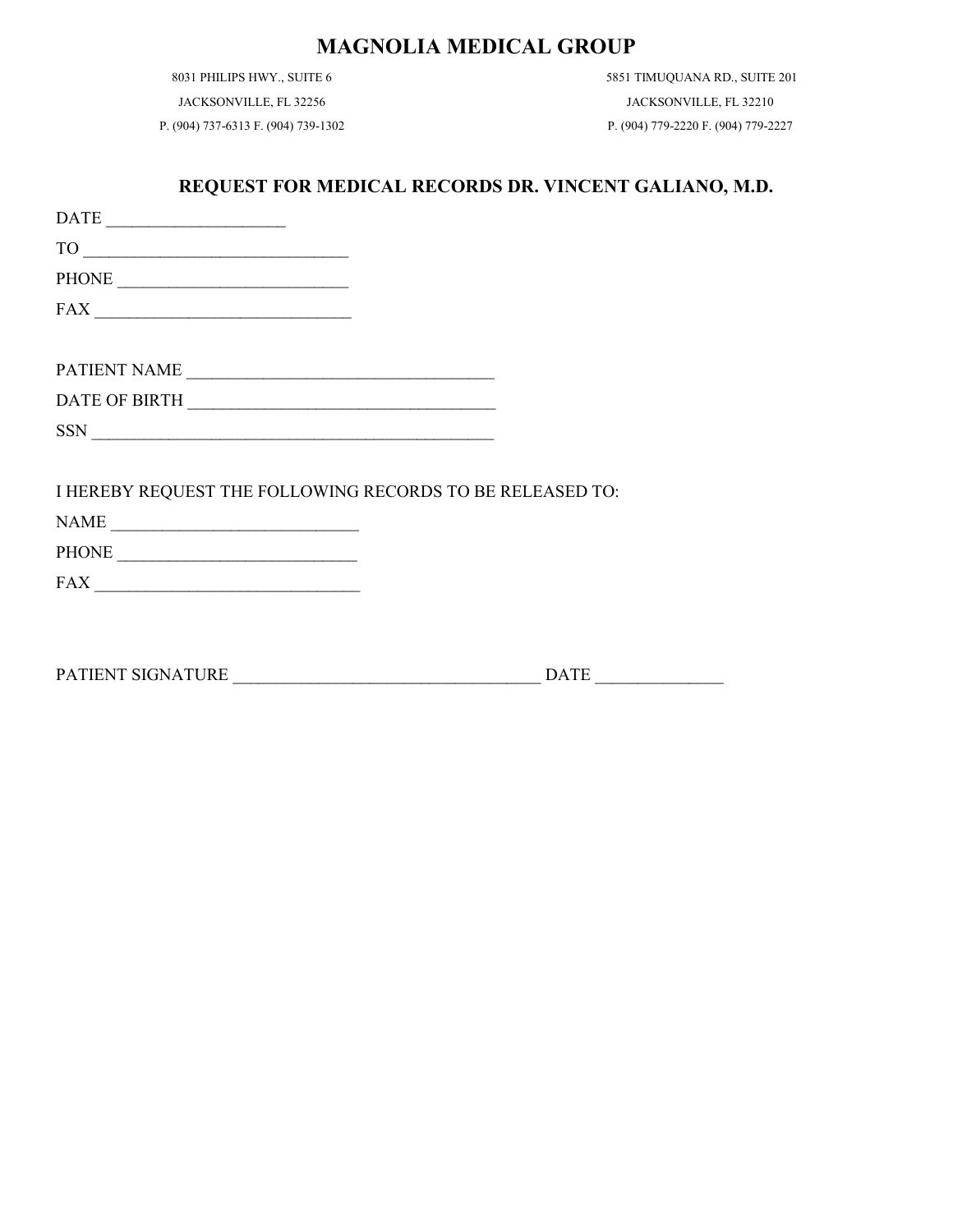8031 PHILIPS HWY., SUITE 6 JACKSONVILLE, FL 32256 P. (904) 737-6313 F. (904) 739-1302 5851 TIMUQUANA RD., SUITE 201 JACKSONVILLE, FL 32210 P. (904) 779-2220 F. (904) 779-2227

### **OFFICE POLICY FOR PAYMENT OF SERVICES AND SUPPLIES**

Payment(s) for services rendered are the responsibility of the patient. If we are a participating provider, we will process and file you insurance claims. Upon receipt of insurance payment your statement balance will be mailed to you. Balances must be paid within 15 days of billing. There is a twenty- dollar (\$20) fee for all returned checks. Copayments and deductibles are due prior to seeing the doctor.

### **APPOINTMENT CANCELLATION POLICY**

Our office must be given notice that you intend to cancel your appointment at least twenty-four (24) hours in advanced. Failure to give notice of cancellation will result in a twenty-five dollar (\$25) charge.

Thank you for your understanding and consideration

Patient Signature \_\_\_\_\_\_\_\_\_\_\_\_\_\_\_\_\_\_\_\_\_\_\_\_\_\_\_\_\_\_\_ Date\_\_\_\_\_\_\_\_\_\_\_\_\_\_\_\_\_\_\_

Patient Name

Relationship if other than patient \_\_\_\_\_\_\_\_\_\_\_\_\_\_\_\_\_\_\_\_\_\_\_\_\_\_\_\_\_\_\_\_\_\_\_\_\_\_\_\_\_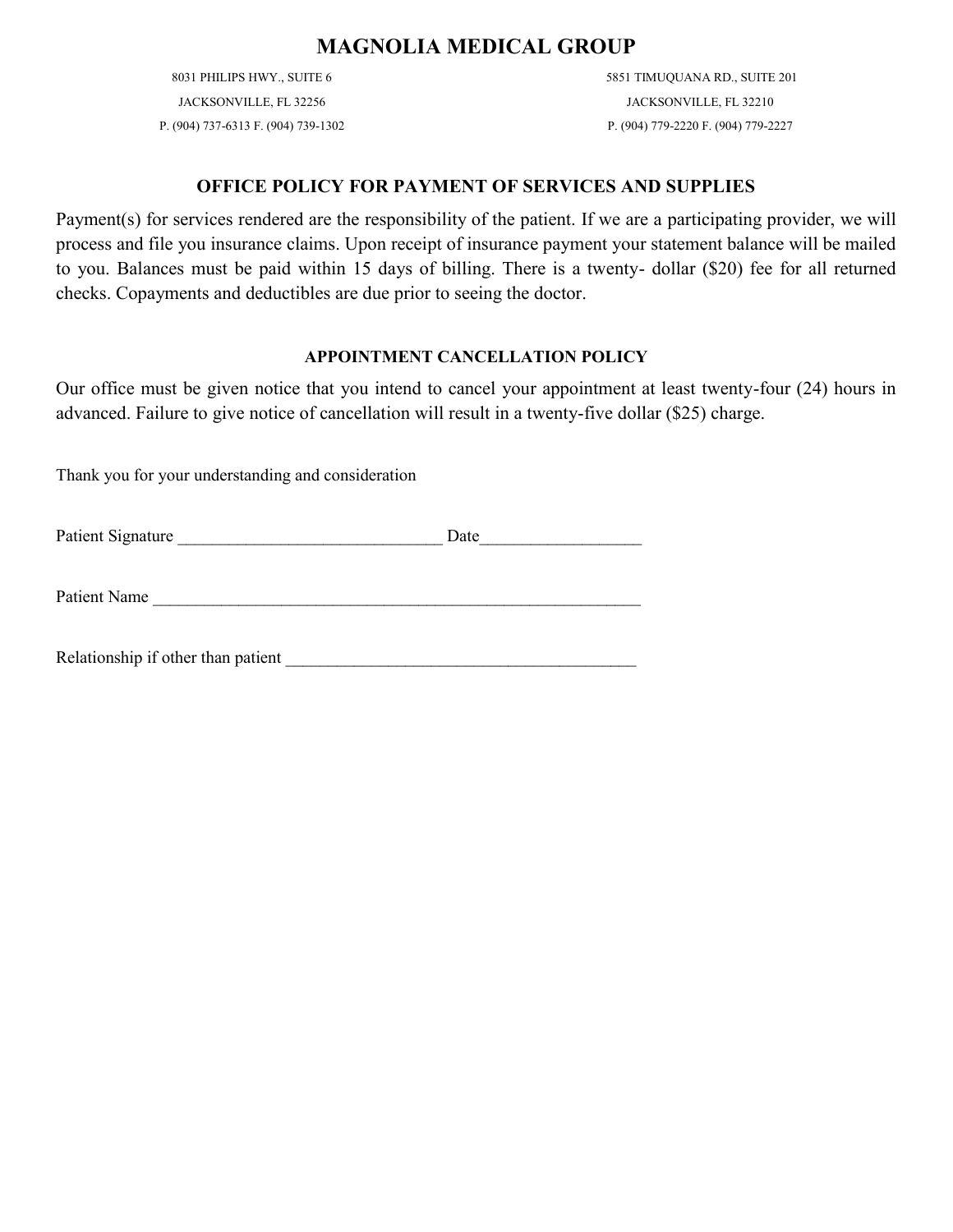8031 PHILIPS HWY., SUITE 6 JACKSONVILLE, FL 32256

P. (904) 737-6313 F. (904) 739-1302

5851 TIMUQUANA RD., SUITE 201 JACKSONVILLE, FL 32210 P. (904) 779-2220 F. (904) 779-2227

### **PAYMENT POLICY**

Thank you for choosing Dr. Vincent Galiano as your primary care provider. We are committed to providing you with quality and affordable health care. Please read this payment policy, ask us any questions you may have, and sign in the space provided.

1. Insurance. We participate in most insurance plans. If you are not insured by a plan we do business with, payment in full is expected at each visit. If you are insured by a plan that we can't verify coverage, payment is due in full until coverage can be verified. Knowing your insurance benefits is your responsibility. Please contact your insurance company with any questions you may have regarding your coverage.

2. Co-payments and deductibles. All co-payments and deductibles must be paid at the time of service. This arrangement is part of your contract with your insurance company. Failure on our part to collect co-payments and deductibles from patients can be considered fraud. Please help us in upholding the law by paying your co-payments at each visit.

3. Non-covered services. Please be aware that some, and perhaps all, of the services your receive may be noncovered or not considered reasonable or necessary by Medicare or other insurers. You must pay for these services in full at the time of visit.

4. Proof of insurance. All patients must complete our patient information form before seeing the doctor. We must obtain a copy of your driver's license and current valid insurance to provide proof of insurance. If you fail to provide us with the correct insurance information in a timely manner, you may be responsible for the balance of a claim.

5. Claims submission. We will submit your claims and assist you in any way we reasonably can to help get your claims paid. Your insurance company may need you to supply certain information directly. It is your responsibility to comply with their request. Please be aware that the balance of your claim is your responsibility whether or not your insurance company pays your claim. Your insurance benefit is a contract between you and your insurance company; we are not party to that contract.

6. Coverage changes. If your insurance changes, please notify us before your next visit so we can make the appropriate changes to help you receive your maximum benefits. If your insurance company does not pay your claim in 45 days, the balance will automatically be billed to you.

7. Nonpayment. If your account if over 90 days past due, you will receive a letter stating that you have 20 days to pay your account in full. Please be aware that if a balance remains unpaid, we may refer your account to a collection agency and you and your immediate family member may be discharged from this practice. If this is to occur, you will be notified by regular mail that you have 30 days to find alternative medical care. During that 30-day period, our physician will only be able to treat you on an emergency basis.

8. Missed appointments. Our policy is to charge for missed appointments not cancelled within a reasonable amount of time. These charges will be your responsibility and billed directly to you. Please help us to service you better by keeping your regularly scheduled appointment.

Our practice is committed to providing the best treatment to our patients. Our prices are representative of the usual and customary charges for our area. Thank you for understanding our payment policy. Please let us know if you have any questions or concerns.

**I have read and understand the payment policy and agree to abide by its guidelines.**